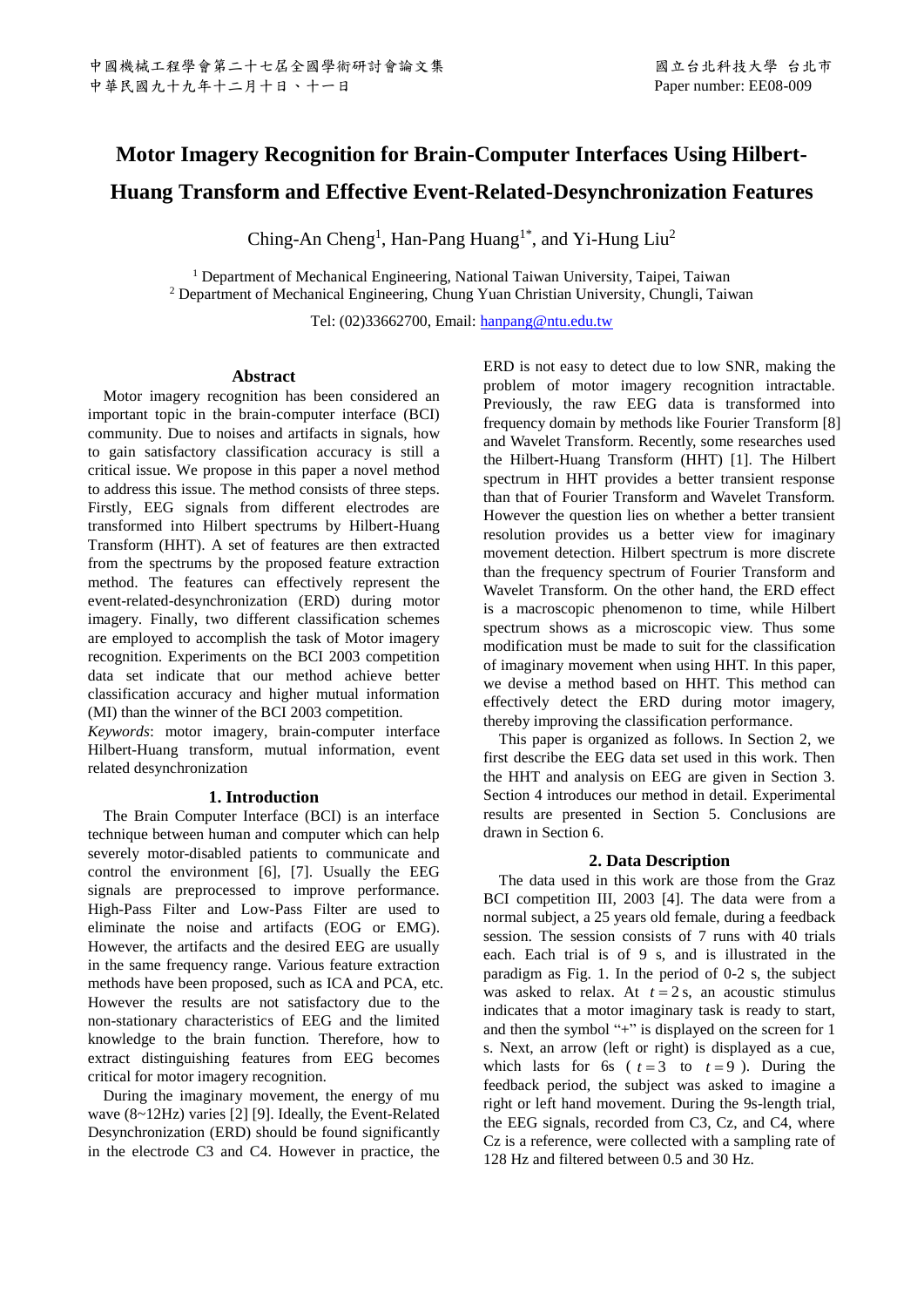

**Fig.1** The paradigm of the Graz BCI competition III, 2003.

#### **3. HHT and Analysis on EEG**

The HHT consists of two parts: empirical mode decomposition (EMD), and Hilbert transform. First, the EMD decomposes an EEG signal  $x(t)$  into intrinsic mode functions (IMFs)  $c_j(t)$ ,  $j = 1,...,n$ . The original signal can thus be expressed as

$$
x(t) = \sum_{j=1}^{n} c_j(t) + r_n(t),
$$
 (1)

where  $r_n(t)$  is the residue signal, which is a monotonic function and it stands for the mean trend of the original signal  $x(t)$ . In the EMD, the IMFs are generated by using a sifting process (please refer to [3] for more details on the sifting process), and the obtained IMFs will be almost adaptive, orthogonal, and complete.



**Fig. 2** EMD result on an EEG signal from C3 during one trial of 9 s. The left-hand imaginary movement was performed during 3-9 s.

Fig. 2 shows the EMD result on a 9s EEG signal from C3 during one trial, where the task of left-hand imaginary movement was performed within 3-9 s. The top subfigure shows the original EEG signal. Note that only six IMFs were extracted and shown in Fig. 2 because the remaining IMFs are close to useless: they have almost no contribution to the detection of ERD. Namely, the bottom signal is not the real residue since it is not monotonic. It can be observed from Fig. 2 that the first two IMFs have higher frequency components than the other four.

After performing the EMD on  $x(t)$ , we obtain a set of IMFs. The Hilbert transform is then performed on each IMF  $c_j(t)$  to compute its Hilbert spectrum,

$$
y_j(t) = \frac{PV}{\pi} \int_{-\infty}^{\infty} \frac{c_j(\tau)}{t - \tau} d\tau, \qquad (2)
$$

where PV denotes the Cauchy principal value. With the Hilbert spectrum, the analytic signal  $z_j(t)$  is defined as the following complex series,

$$
z_j(t) = c_j(t) + iy_j(y) = a_j(t)e^{i\theta_j(t)},
$$
\n(3)

where  $a_j(t) = \sqrt{c_j(t)^2 + y_j(t)^2}$  is the instantaneous amplitude of  $c_j(t)$ , and  $\theta_j(t) = \tan^{-1}(y_j/c_j)$  is the phase function. Finally, the instantaneous frequency

$$
\omega_j(t) = \frac{d\theta_j(t)}{dt} \tag{4}
$$

can be obtained. The advantage of the Hilbert transform over the fast Fourier transform (FFT) is clear: Hilbert spectrum can represent the time-frequency-magnitude variations, whereas the FFT spectrum can present only frequency-magnitude variations. Fig. 3 shows the Hilbert spectrums of the IMFs from the C3 and C4 EEG during left-hand imaginary movement, respectively. It can be observed from Fig. 3 that in 3-9 s, the alpha-band energy of C3 is relatively higher, which indicates that the C4 Hilbert spectrum can effectively reflect the ERD result during left-hand motor imagery.



**Fig. 3.** The Hilbert spectrums of C3 (top) and C4 (bottom).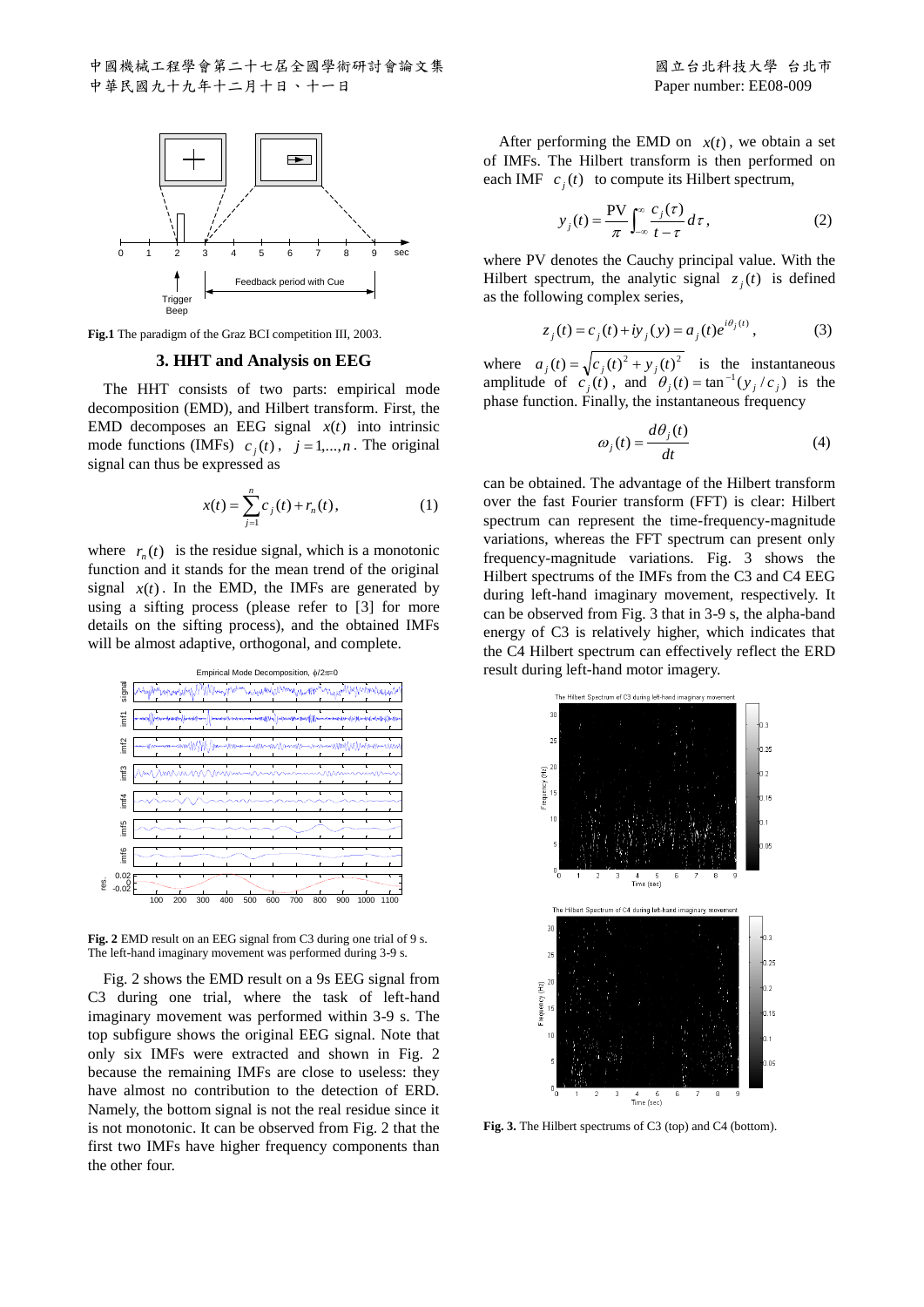# **4. Method**

#### **4.1 Choice of IMFs**

While HHT appears to be effective in detecting ERD, it is computationally expensive. A large number of iterations will be required in generating each IMF, making the EMD process time-consuming. As defined, the EMD process is stopped until a monotonic function (the residue) is obtained. However, one does not need to accomplish the whole EMD process in practice. In other words, even if all IMFs of an EEG signal are found, not all of them will be useful for the detection of ERD. Fig. 4 summarizes the energy contribution of the IMFs shown in Fig. 2. The sum of the energy of the first three IMFs contributes more than 80% of the total energy of the raw EEG signal, and the other part of the energy is almost equally distributed over the rest.



**Fig. 4.** The contribution of different IMFs of EEG signals. The label 1 in the x axis denotes the first IMF, and label 2 denotes the percentage of the energy contributed by the 1<sup>st</sup> and the 2<sup>nd</sup> IMFs and so on.



**Fig. 5.** The top left figure shows the averaged Hilbert spectrum of the first IMFs of the 140 EEG signals recorded from 140 trials of motor imagery, and so on. The frequency range of each IMF is different from each other.

Fig. 5 gives another view of how different IMFs take part in an EEG signal. Fig. 5 is the averaged Hilbert spectrum of 140 different EEG signals of imaginary movement, where the numbers of right-hand and left-hand imaginary movements are equal. It shows that the first IMF stochastically well distributed over the frequency range from DC to 32Hz, the second IMF focuses on the frequency range from 8 to 13Hz, the third IMF occupies the frequency range from DC to 10Hz, and the frequency ranges of the other IMFs mainly lie near DC. It follows that the first three IMFs have already enough information needed for ERD detection. Therefore, in this work each EEG signal is decomposed six IMFs by EMD, and the first three of them are used to generate the Hilbert spectrum. Next, we introduce how to extract features from the Hilbert spectrum.

# **4.2 Feature Extraction on the Hilbert spectrum**

Our method extracts features from a moving window over the Hilbert spectrum. For a time point  $t$ , its corresponding moving window is within the interval of  $[t, t + \Delta t]$ , where  $\Delta t$  is the size of the window. As mentioned, the ERD occurs on the contralateral side of the brain when performing a right-hand or left-hand motor imagery task. We therefore propose a new feature extraction method which can effectively represent the energy difference in alpha band between the signals from channels C3 and C4.



**Fig. 6.** The sum of top energy peaks (STEP) in the Hilbert spectrum (HS) over time as a feature during the left-hand imaginary movement.

However, different from the conventional methods which consider the total energy in the alpha band, our method considers only the sum of some highest time-frequency components in the alpha band. For example, on the Hilbert spectrum, if there are *m* time-frequency components falling into the alpha band within the moving window, we do not consider all of them but select some components which have higher energy. Note that the number *m* is determined by the window size  $\Delta t$ . Hence, only top  $p$ % energy peaks, *i.e.*, top  $m'$  energy peaks where  $m' = m \times p$ %, will be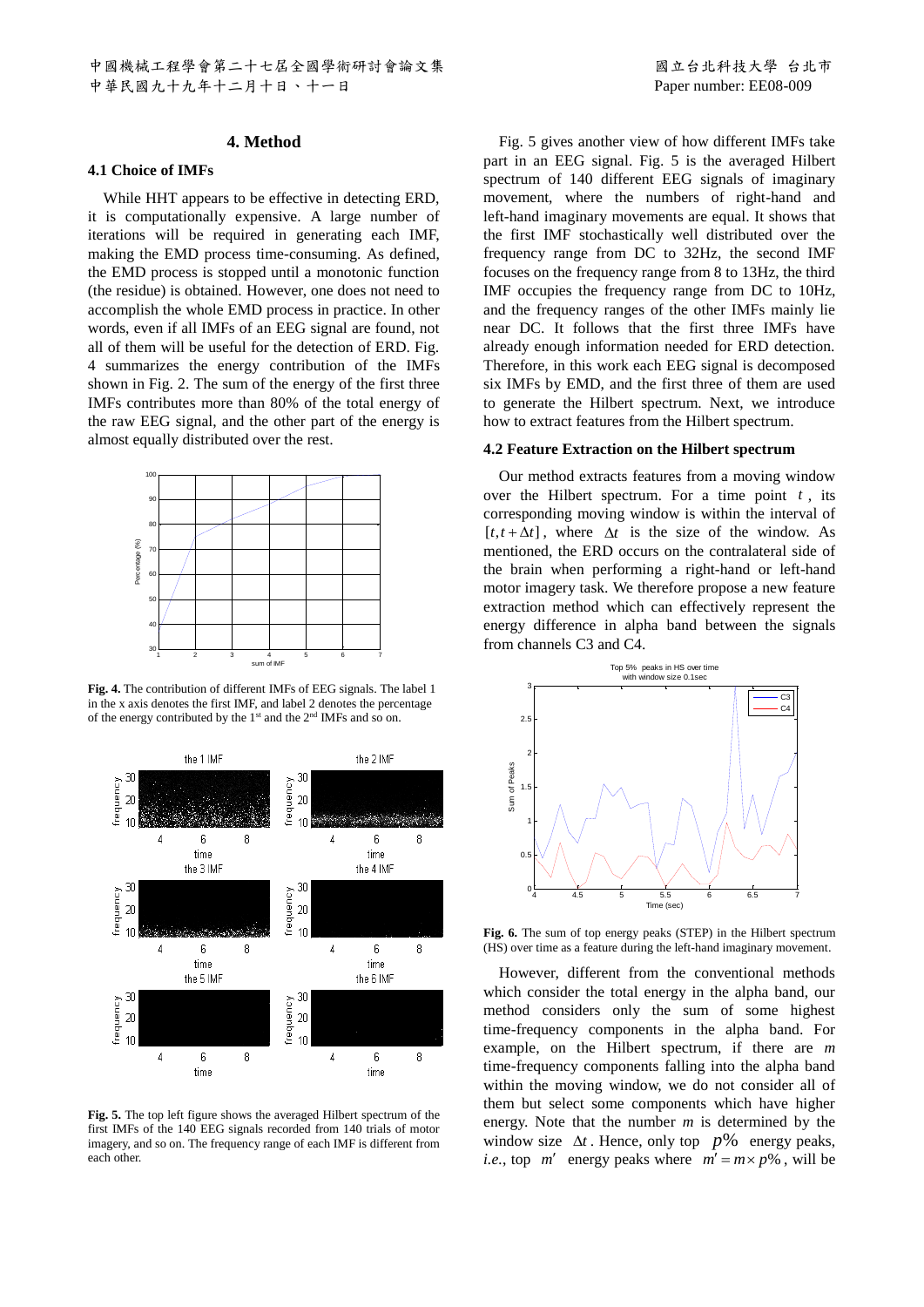中國機械工程學會第二十七屆全國學術研討會論文集 2000年 - 2000年 - 2000 國立台北科技大學 台北市 中華民國九十九年十二月十日、十一日 Paper number: EE08-009

chosen. By doing so, the noises will be eliminated for their energy is relatively lower. At each time point, the *sum of top energy peaks* ( *STEP*(*t*) ) is calculated as a feature for each channel. With the feature STEP, ERD during left-hand imaginary movement can be easily detected, as indicated in Fig. 6, where the STEP of C3 is significantly larger than that of C4 at all time points, except for the time point  $t = 5.4 s$ . Based on the feature STEP, we further devise two kinds of classification schemes for comparison.

# **4.3 Classification Schemes**

#### ⚫ Classification Scheme I

To facilitate the following description, we first define two terminologies. (1) *Starting time*  $t_s$ : it is the time point that the classification task starts. For BCI 2003 competition data set,  $t_s \geq 3$  because the motor imagery tasks were performed at  $t = 3s$ . (2) *Classification time interval* (CTI): it denotes the interval from  $t_s$  to the time point that the classification task ends. Clearly, for BCI 2003 competition data set,  $CTI \leq 6s$  because all the motor imagery tasks lasted for 6s. Moreover, the CTI should be much longer than the window size  $\Delta t$ .

Suppose that there are  $k$  time points within the classification time interval. Clearly,  $k = CTI / \Delta t$ . Our scheme compares the STEPs between C3 and C4 each of the *k* time points. For a time point, if the STEP of C3 is larger than that of C4, the time point is classified as left-hand imaginary movement (positive); right-hand imaginary movement (negative) otherwise. After the *k* time points are classified, we get *k* results. Then, the final classification is determined by using majority voting strategy: if the number of positive results is larger than that of negative results, we say that the EEG signals of C3 and C4 within the classification time interval belongs to the left-hand imaginary movement; right-hand imaginary movement otherwise. Moreover, if the true class label for this time interval is positive, i.e., the EEG signals within this time interval were actually recorded from a left-hand imaginary movement, we say that the classification result on this time interval is correct; otherwise it is a classification error. Therefore, for a specific classification time interval, an average classification rate is obtained since the BCI 2003 competition data set contains 140-trial signals.

In addition to the number of top energy peaks (i.e., the percentage of the energy peaks selected  $p$ ) and size of the moving window  $\Delta t$ , the starting time  $t_s$  and the CTI are also free parameters, provided that in the 9s EEG, when the classification starts and how long it lasts affect largely the classification accuracy and MI [4][5]. The goal is to obtain the best starting time point with the shortest classification time interval.



**Fig. 7.** The classification accuracy ((a) and (c)) and MI ((b) and (d)) obtained from scheme I. In the accuracy plots, the points with accuracy higher than 87% are marked red and the others are mared blue. The window sizes in (a) and (b) are 0.05 s, while in (c) and (d) the window sizes are set as 0.1 s. When extracting the feature STEP at each time point, the top 5% energy peaks were chosen.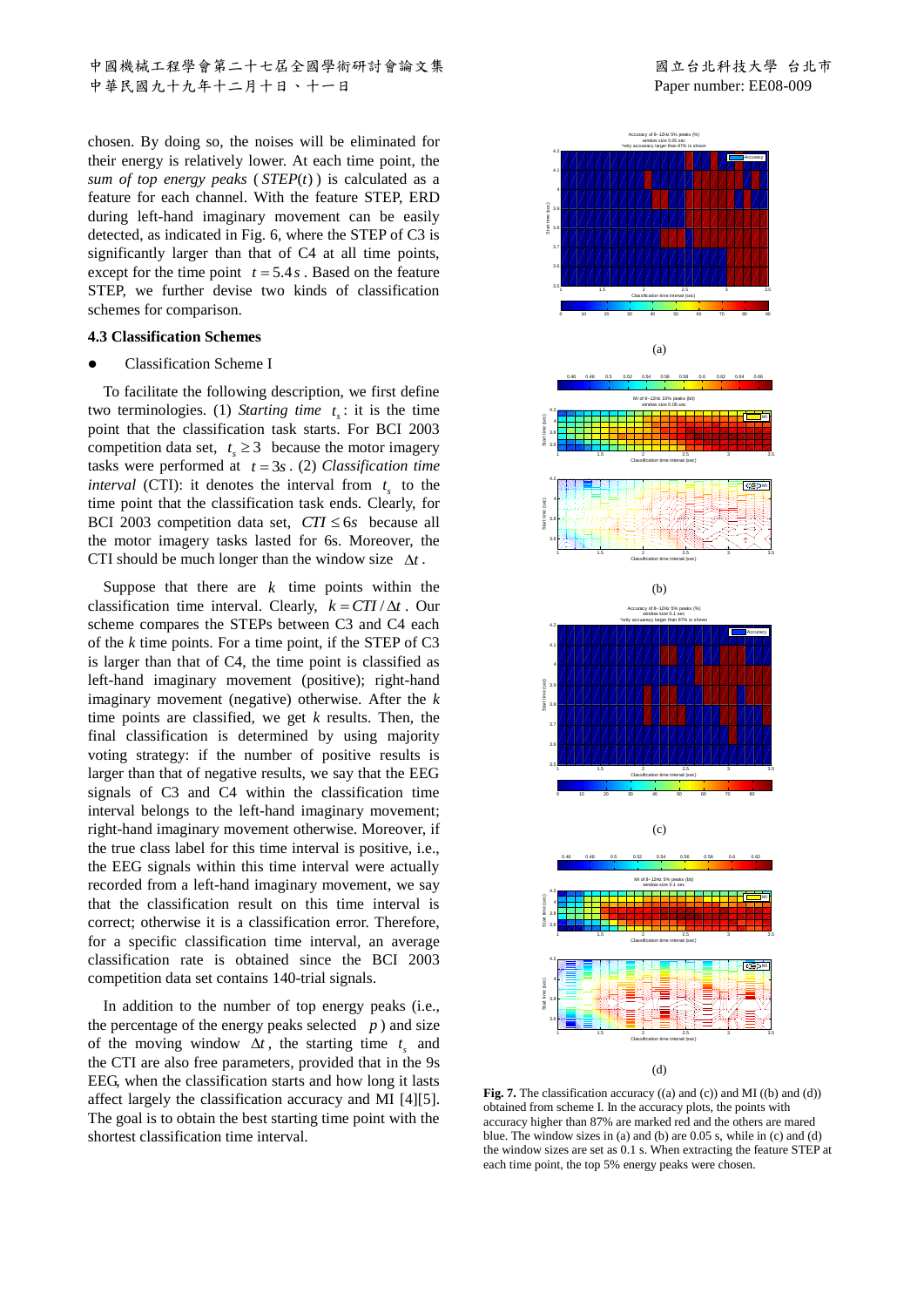Fig. 7 shows the results of classification accuracy and MI with different parameter combinations. As shown in Fig. 7, different combinations of  $t_s$  and CTI result in different classification accuracy and MI. The best CTI can be obtained by chosing the CTI with the highest MI.

#### ⚫ Classification Scheme II

In scheme II, the only difference is that the areas under surrogate signals are considered not the amplitudes. This scheme is physically an alternative opinion how ERD occurs. Unlike the first scheme the information of the past is considered, which makes this algorithm a casual MA model.

The second scheme gains a prospect of ERD. In Fig. 8 (the same trial as in Fig. 6), the area under the surrogate signals increases with time, which is a function of time  $s(t)$ . Thus two features can be obtained in this scheme. The first feature is how the area *s*(*t*) varies with time. For each time point, the magnitude of two  $s(t)$  (C3, C4) is compared, if  $s(t)$ of C3 is larger than it's classified as left side imaginary movement, and vice versa. The second feature is the total area under the surrogate signal during a specific time interval, which is the final value of  $s(t)$ . This feature can be interpreted as the total effective energy difference during the time. If the final value of C3 is higher, then it is classified as left-side imaginary movement, and vice versa.

In practice, this scheme performs in a cumulative manner. The optimized classification time interval is calculated in the similar way as the first scheme to obtain the best performance, and a tradeoff between time delay and MI should also be made.



**Fig. 8.** This figure represents how the area under the two surrogates varies with time. Two features are gained with this figure. First, the amplitude of each time instants can be compared. Second, the final value, i.e. the total area, can be compared.

#### **5. Experimental Results**

The two classification schemes are tested with the test

data provided by Graz in order to compare with the results of the competition. Table 1 lists the results of the two classification schemes with optimized CTI obtained by the MI tables, and Table 2 shows the top 4 results of the Graz BCI competition 2003. The first column in Table 1 is described as follows.

- A is the first scheme with window size 0.05 s, top 10% peaks, and classification time interval 2.6 s.
- B is the first scheme with window size 0.05 s, top 10% peaks, classification time interval 1.7 s.
- C is the second scheme with window size 0.05s, top 10% peaks, and classification time interval 3.7 s. The first feature is used.
- D is the second scheme with window size 0.05s, top 10% peaks, and classification time interval 2.6 s. The second feature is used.
- $E$  is the second scheme with window size 0.05s, top 10% peaks, and classification time interval 1.1 s. The second feature is used.

| <b>Table 1.</b> The results of the proposed method using HHT. |                   |              |          |  |  |
|---------------------------------------------------------------|-------------------|--------------|----------|--|--|
| <b>Method</b>                                                 | Min Error $(\% )$ | Max MI (bit) | Time (s) |  |  |

| <b>Method</b> | Min Error $(\%)$ | Max MI (bit) | Time (s) |
|---------------|------------------|--------------|----------|
| A             | 11.43            | 0.63         | 6.4      |
| в             | 13.57            | 0.58         | 5.6      |
| C             | 12.14            | 0.69         | 7.5      |
| D             | 10.71            | 0.68         | 6.4      |
| E             | 17.86            | 0.48         | 5.1      |

**Table 2.** The top 4 results of the BCI competition 2003 [4].

| Ranking | Min Error $(\% )$ | Max MI (bit) | Time(s) |
|---------|-------------------|--------------|---------|
|         | 10.71             | 0.61         | 7.59    |
| 2       | 15.71             | 0.46         | 5.05    |
| 3       | 17.14             | 0.45         | 6.70    |
|         | 13.57             | 0.44         | 4.18    |

It is noticed that all the methods in Table 1 are our proposed method. The optimal classification time intervals (CTIs) of A, C and D are determined according to the MI table of the training data. The CTIs of B and E are arbitrarily chosen. Namely, the CTIs for B and E are not optimum actually: they were chosen for comparison. Though both B and E have lower maximum MIs than A, C and D, they still perform better than the second ranking of the BCI 2003 competition in terms of MI. Moreover, according to Table 1, the best method is D, which has high MI and the smallest classification error rate. Also, its minimum error is the same as the first ranking (i.e., the winner) of the competition; however, its MI is much higher and its time delay is shorter.

To further compare method D with the top 4 winners